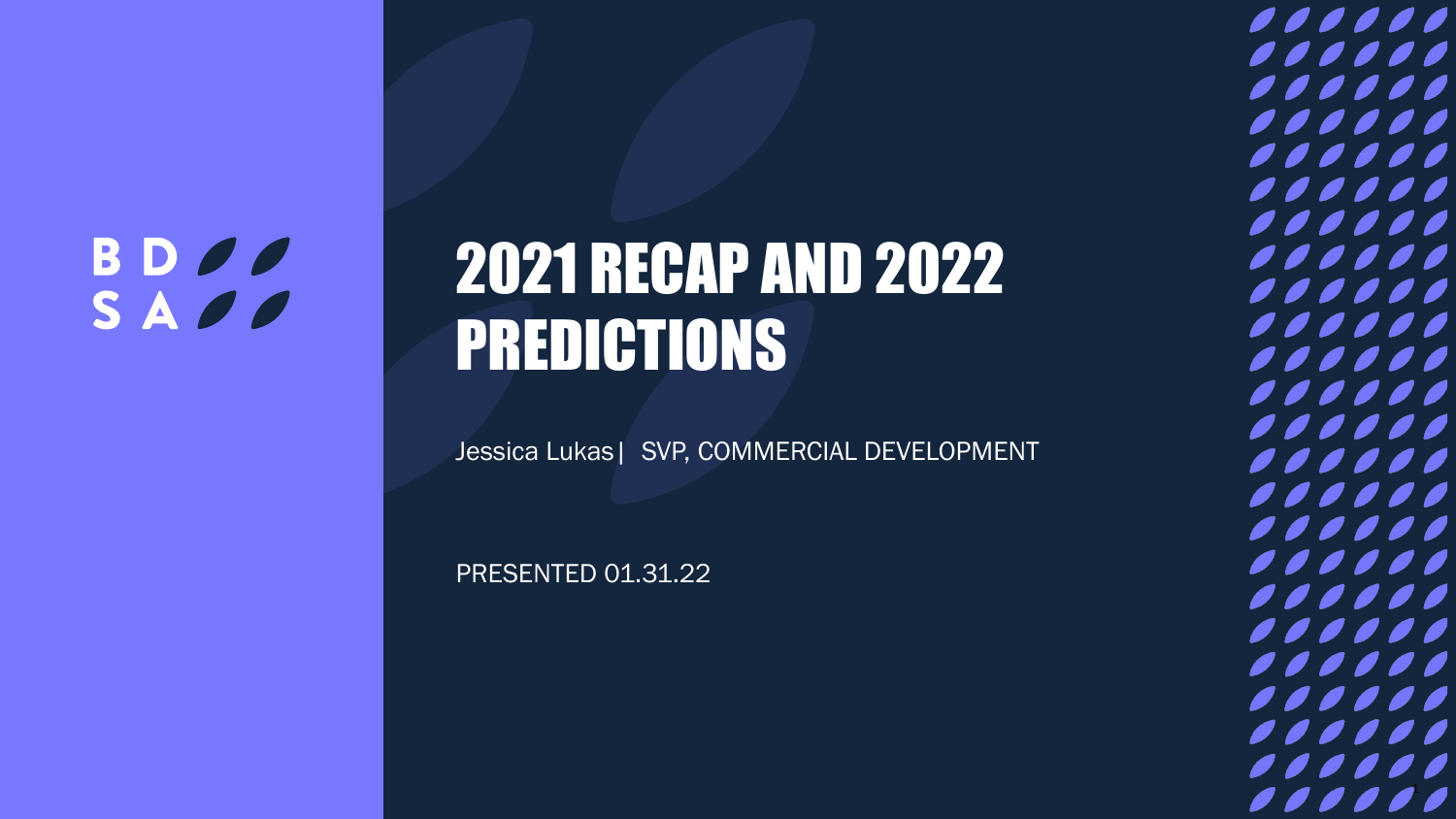## BDSA PROVIDES A COMPLETE VIEW OF THE GLOBAL CANNABINOID MARKET OF TODAY AND TOMORROW

## RETAIL SALES TRACKING

Know exactly what is selling where, when, and at what price point



### MARKET FORECASTS

Gain a comprehensive understanding of market size and future opportunity



### CONSUMER INSIGHTS

Understand consumer (and non-consumer) segments, sizing, behavior, consumption patterns, purchase habits, and more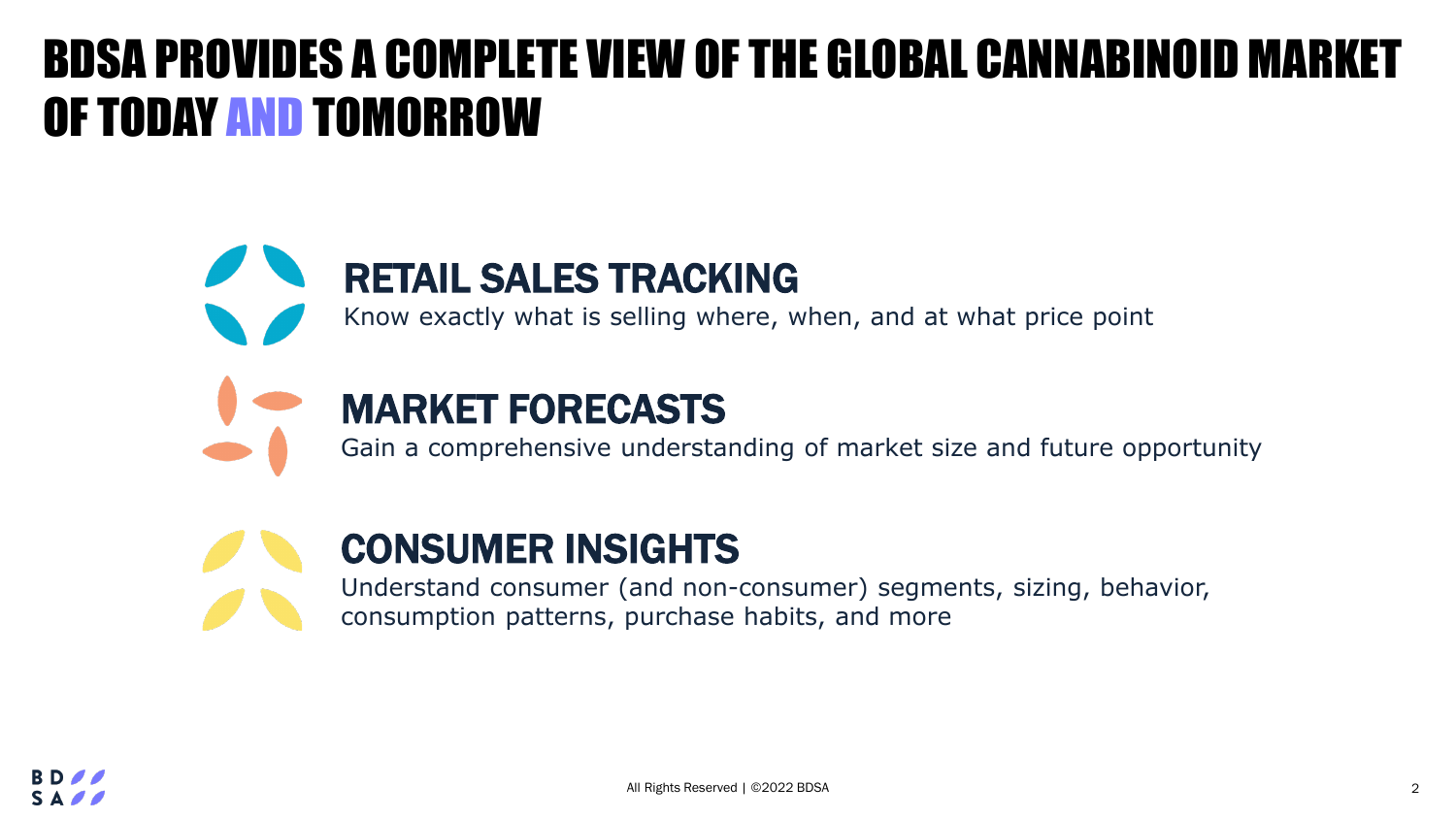# BDAN SAND

## QUICK 2021 REVIEW

111111  $111111$ 111111  $\bigvee\bigvee\bigvee\bigvee\bigvee$ 11111  $\bigvee\bigwedge\bigwedge\bigwedge\bigwedge\bigwedge$  $\sqrt{11111}$  $\bigvee\bigwedge\bigwedge\bigwedge\bigwedge\bigwedge\bigwedge$ 111111  $\bigvee\bigwedge\bigwedge\bigwedge\bigwedge\bigwedge$ 111111 111111  $\sqrt{11111}$  $\bigvee\bigwedge\bigwedge\bigwedge\bigwedge\bigwedge$ 111111 111111 111111  $\bigvee\bigvee\bigvee\bigvee\bigvee$  $\sqrt{22222}$  $\bigvee\bigwedge\bigwedge\bigwedge\bigwedge\bigwedge$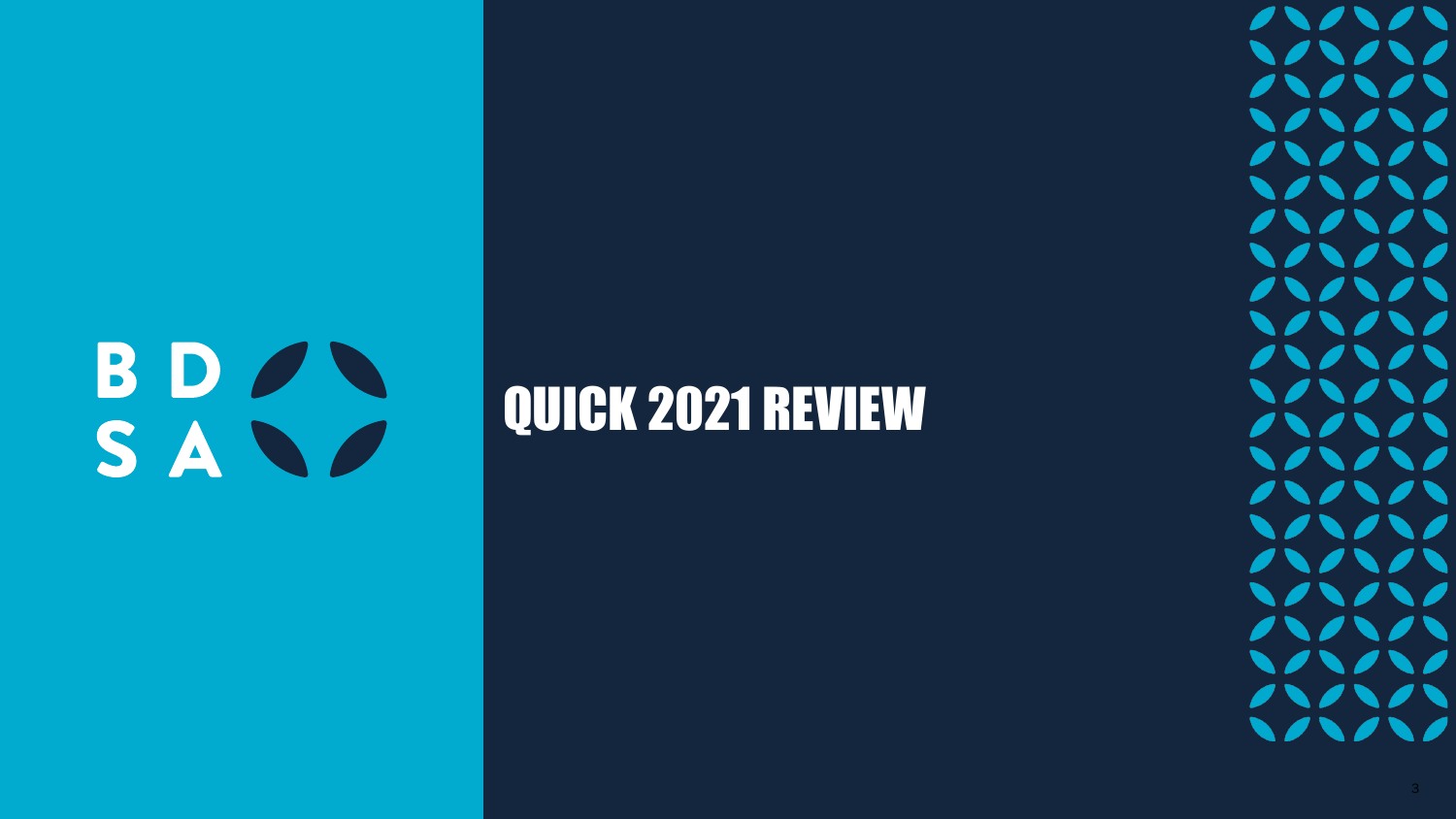## 2021 GROWTH AND BDSA'S 2022 EXPECTATIONS COMING FROM MATURE, NEW, AND EMERGING MARKETS

MATURE cannabis states such as California, Oregon, and Colorado continue to grow

**NEW** legal cannabis states such as Illinois, Massachusetts, Michigan and new medical markets are developing at an everincreasing rate

EMERGING legal cannabis states, like New York, are expected to yield huge contributions to BDSA's forecasted market growth out to 2026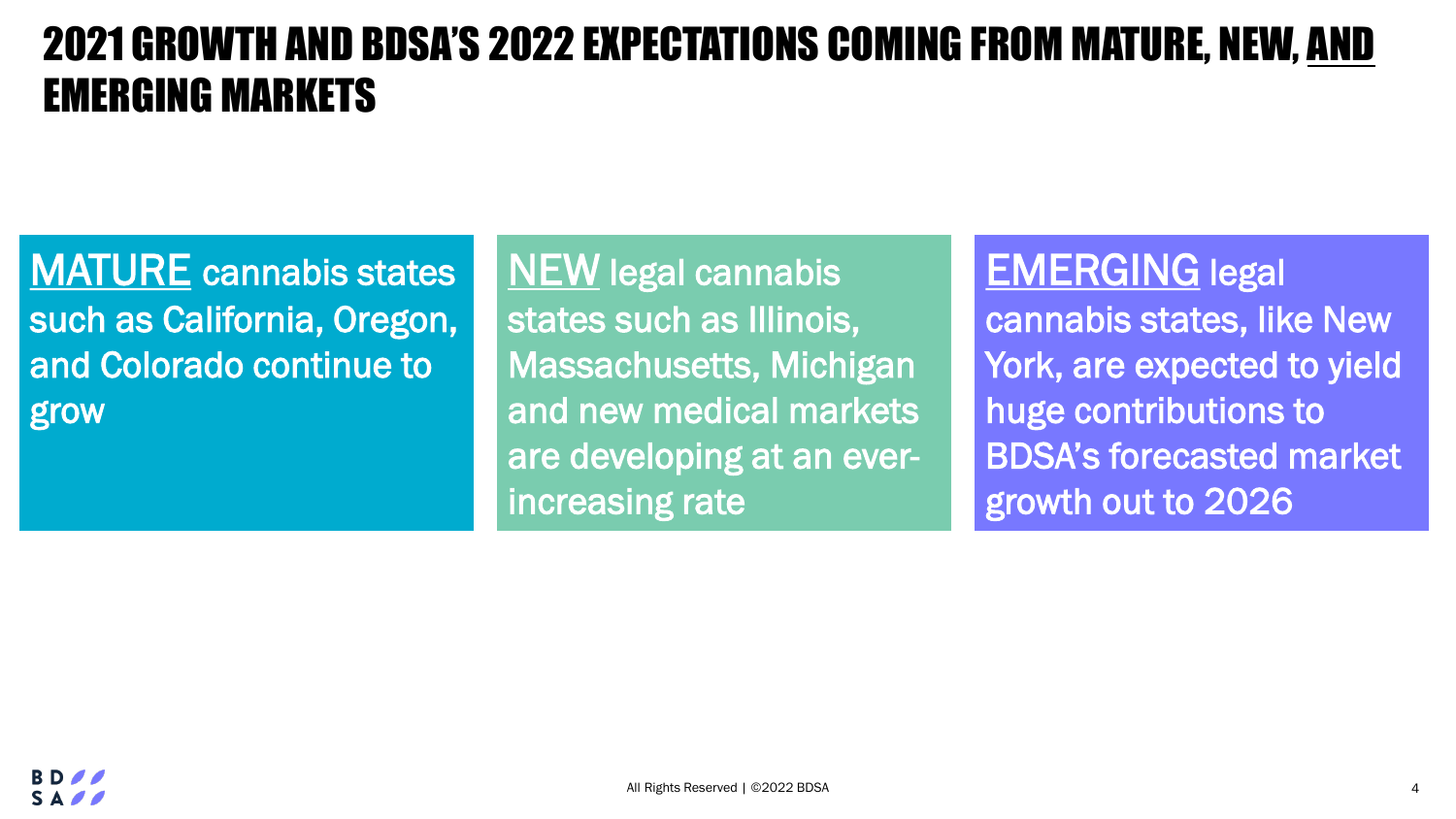## IN FULLY LEGAL STATES, ~75% OF ADULTS ARE "BOUGHT IN" TO CONSUMING



66% in CANADA

**…of adults 21+ in fully legal U.S. states consume cannabis or are open to consuming cannabis**



are Rejecters® (would not consider in the future)

Source: BDSA Consumer Research: Q3 2021 U.S. Adults 21+ in Legal Level 1 States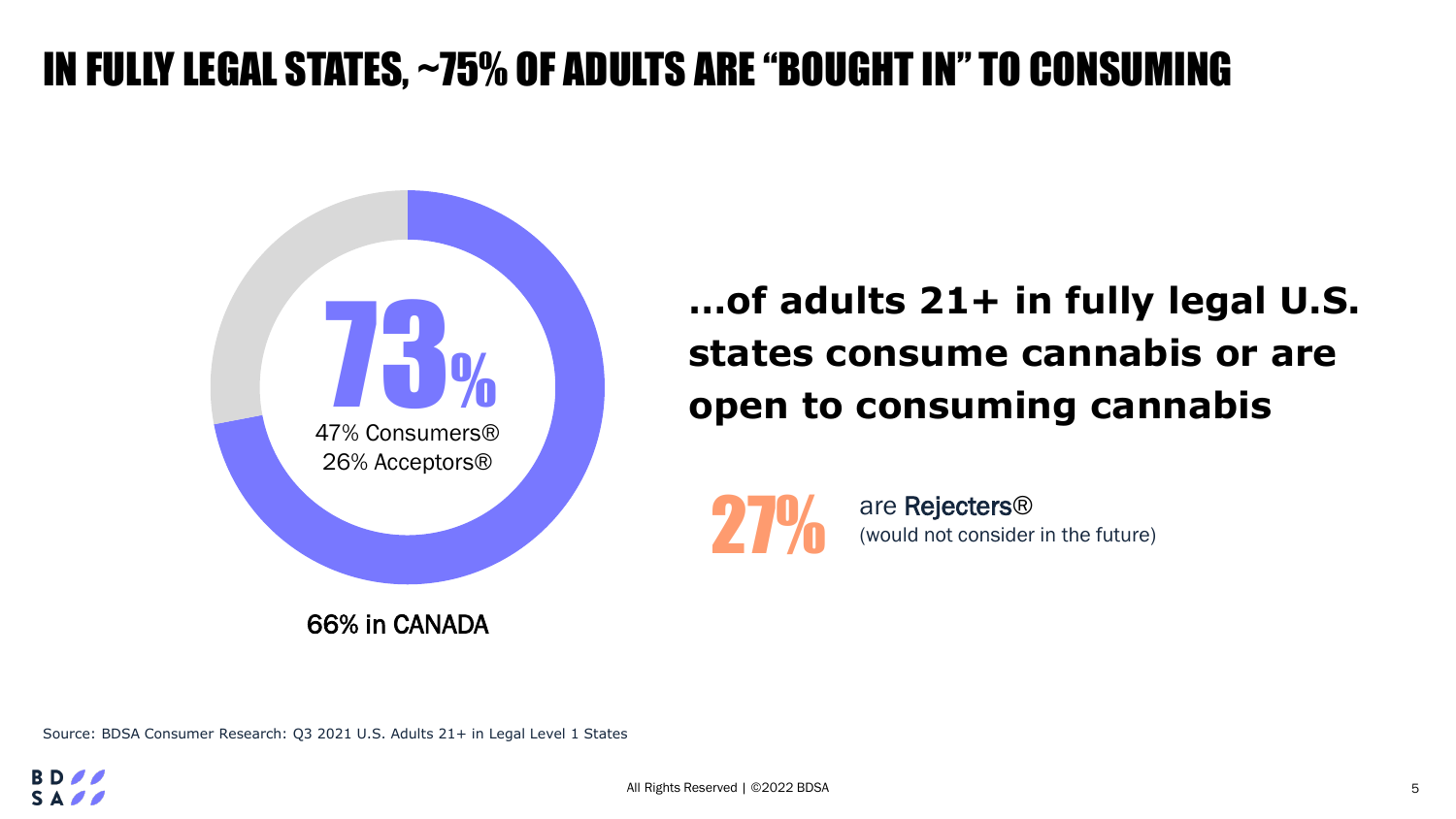## THE CONSUMER POPULATION, EVEN IN MATURE MARKETS, GREW IN 2021

43% 32% 37% 38% 37% 41% 39%  $47\%$   $46\%$   $46\%$   $48\%$ 46% 45% 50% Level 1 Level 2 CAN MA CA CO

2H 2020 2H 2021

Percent of Adult Population who are Cannabis Consumers Consumers = Past 6 Months

#### IMPORTANT BDSA CONSUMER INSIGHTS TERMINOLOGY:

Consumer: Adult who has consumed cannabis in the past 6 months Level 1: Aggregate of fully legal adult-use states Level 2: Aggregate of medically legal states

Source: BDSA Trending Consumer Insights, 2H 2020-2H 2021

#### **BD**  $S A \times$

All Rights Reserved | ©2022 BDSA 6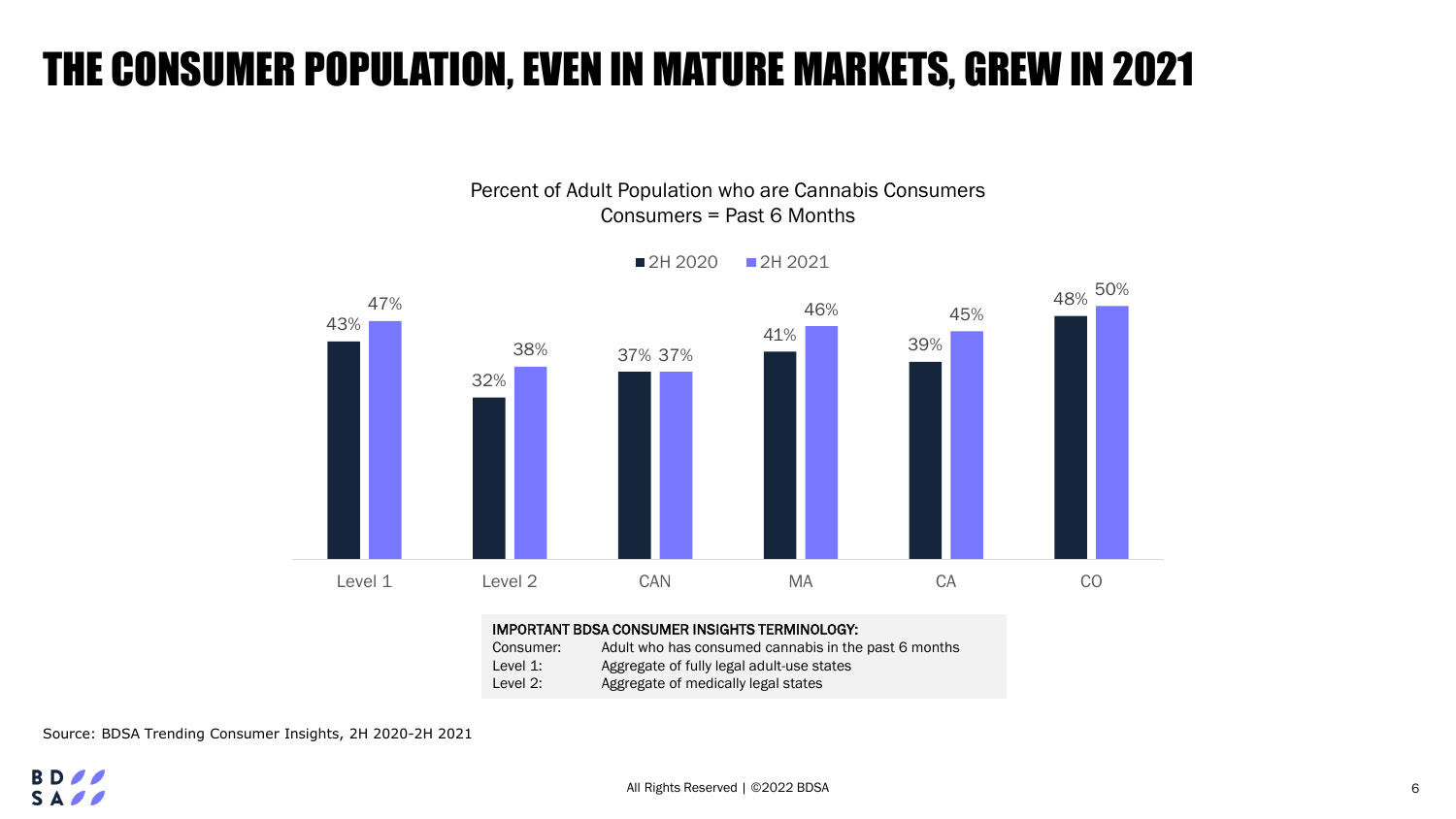## CONSUMER ADOPTION GREW IN 2021, AND CONSUMERS CONSUMING ACROSS MORE FORMS AND MORE FREQUENTLY

57% 57% 61% 54% 55% 57% 33% 33% 34% 34% 36% 36% 36% 36% 34% 34% 34% 32%  $10\%$  8% 8% 10% 10% 9% 9% 9% 9% 9% 9% 9% 9% 9% 2H 2020 2H 2021 2H 2020 2H 2021 2H 2020 2H 2021 Level 1 Level 2 CAN ■Inhalables ■Edibles ■Topicals

#### Preferred Consumption Form

Source: BDSA Trending Consumer Insights, 2H 2020 vs. 2H 2021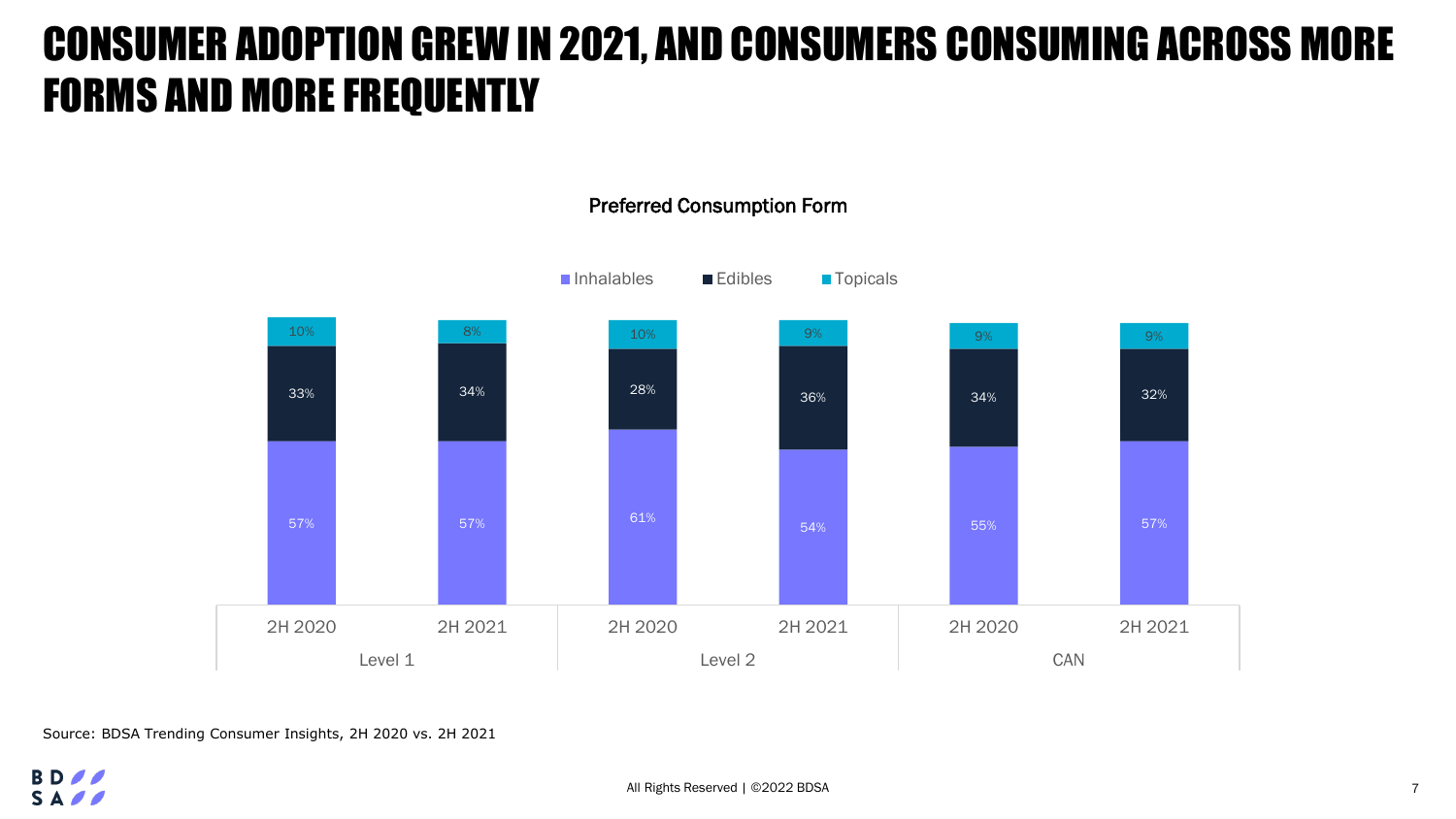## 2021 SALES TRENDS SIMILAR ACROSS BDSA TRACKED US MARKETS



#### 2021 vs. 2020

| <b>Massachusetts</b> | +79%     |  |
|----------------------|----------|--|
| <b>Illinois</b>      | $+76%$   |  |
| Arizona              | $+24%$   |  |
| Maryland             | $+23%$   |  |
| Nevada               | $ +15\%$ |  |
| California           | $+9%$    |  |
| Oregon               | $+8%$    |  |
| Colorado             | $+3%$    |  |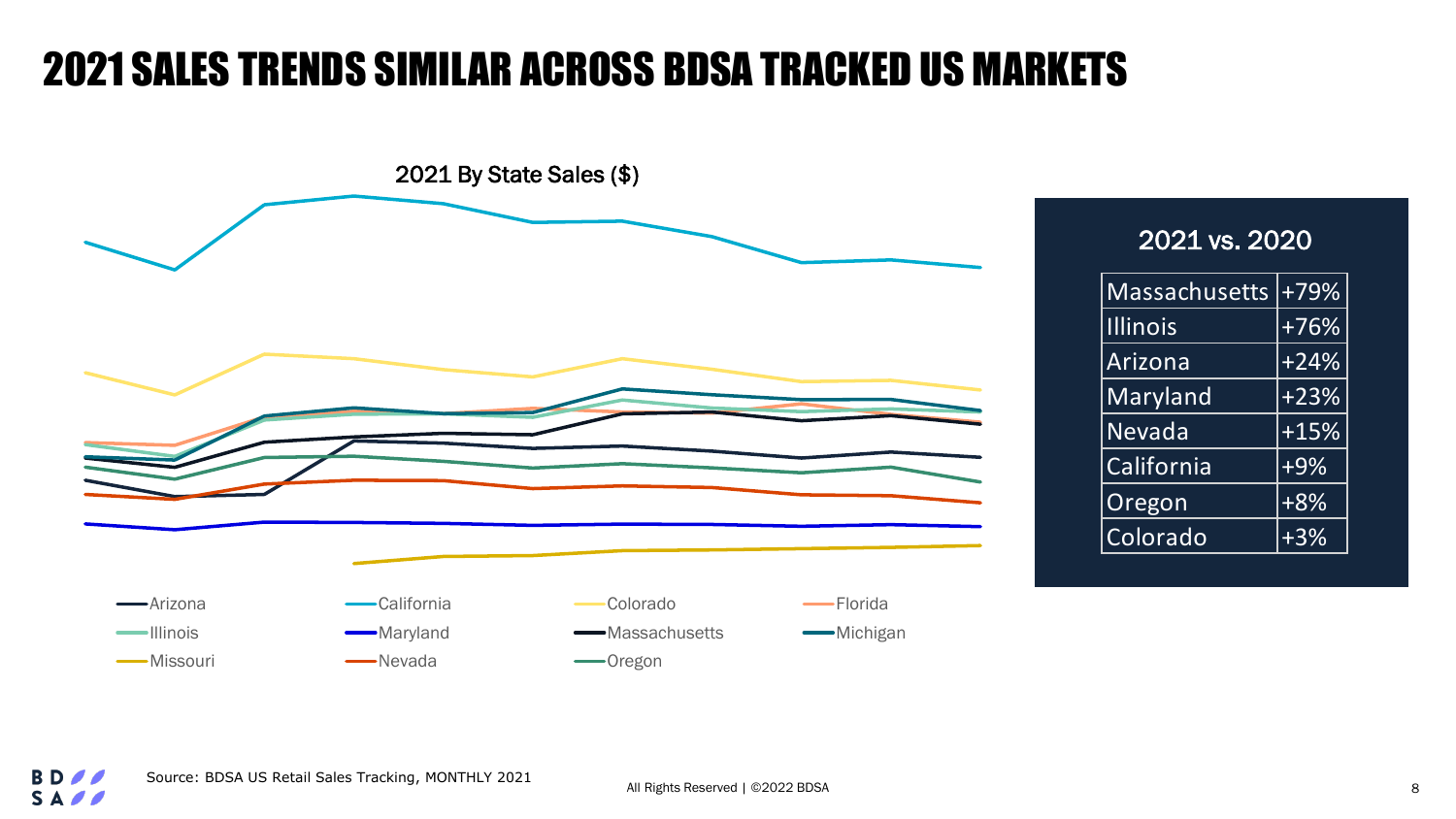## 2021 TOP SELLING (\$) BRANDS (AZ, CA, CO, IL, MA, MD, MI, MO, NV, OR, PA)

5WYLD 1RYTHM (Green Thumb) 2CRESCO CANNABIS (Cresco Labs) 3STIIIZY (Shryne Group) ASELECT (Curaleaf)

Source: BDSA RETAIL SALES TRACKING 2021—AZ, CA, CO, IL, MA, MD, MI, MO, NV, OR, PA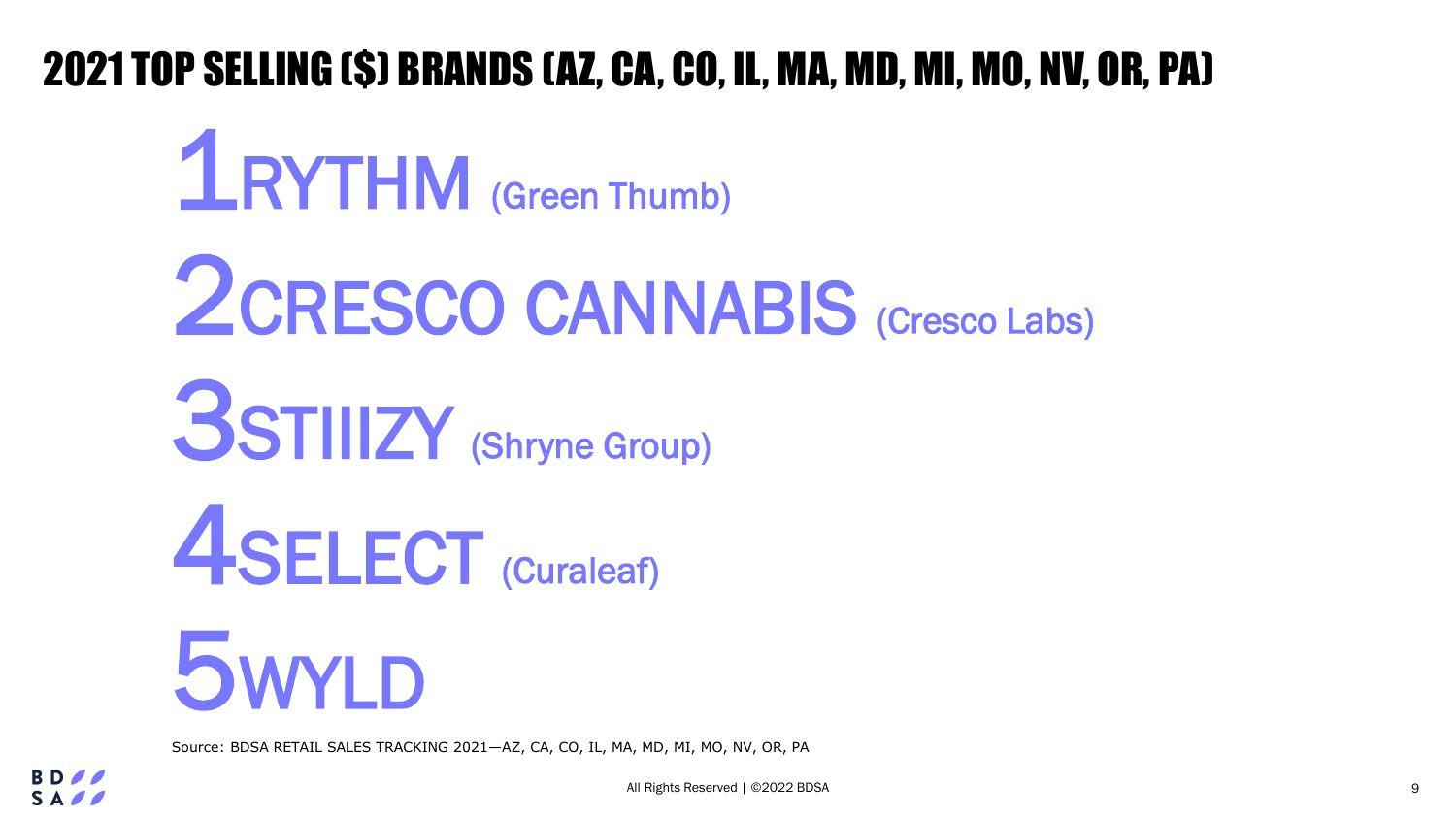# BDAN SAND

## BDSA'S 2022 PREDICTIONS

 $\sqrt{2}$  $\blacksquare$  $111111$  $\bigvee\bigvee\bigvee\bigvee\bigvee$ 11111  $\bigvee\bigvee\bigvee\bigvee\bigvee$ 11111  $\bigvee\bigvee\bigvee\bigvee\bigvee$ 111111  $\bigvee\bigvee\bigvee\bigvee\bigvee$ 111111  $\bigvee\bigvee\bigvee\bigvee\bigvee$  $\sqrt{10111}$  $\bigvee\bigvee\bigvee\bigvee\bigvee$  $\sqrt{10111}$ 111111 11111 111111 111111 111111  $\sqrt{11111}$  $\bigvee\bigvee\bigvee\bigvee\bigvee$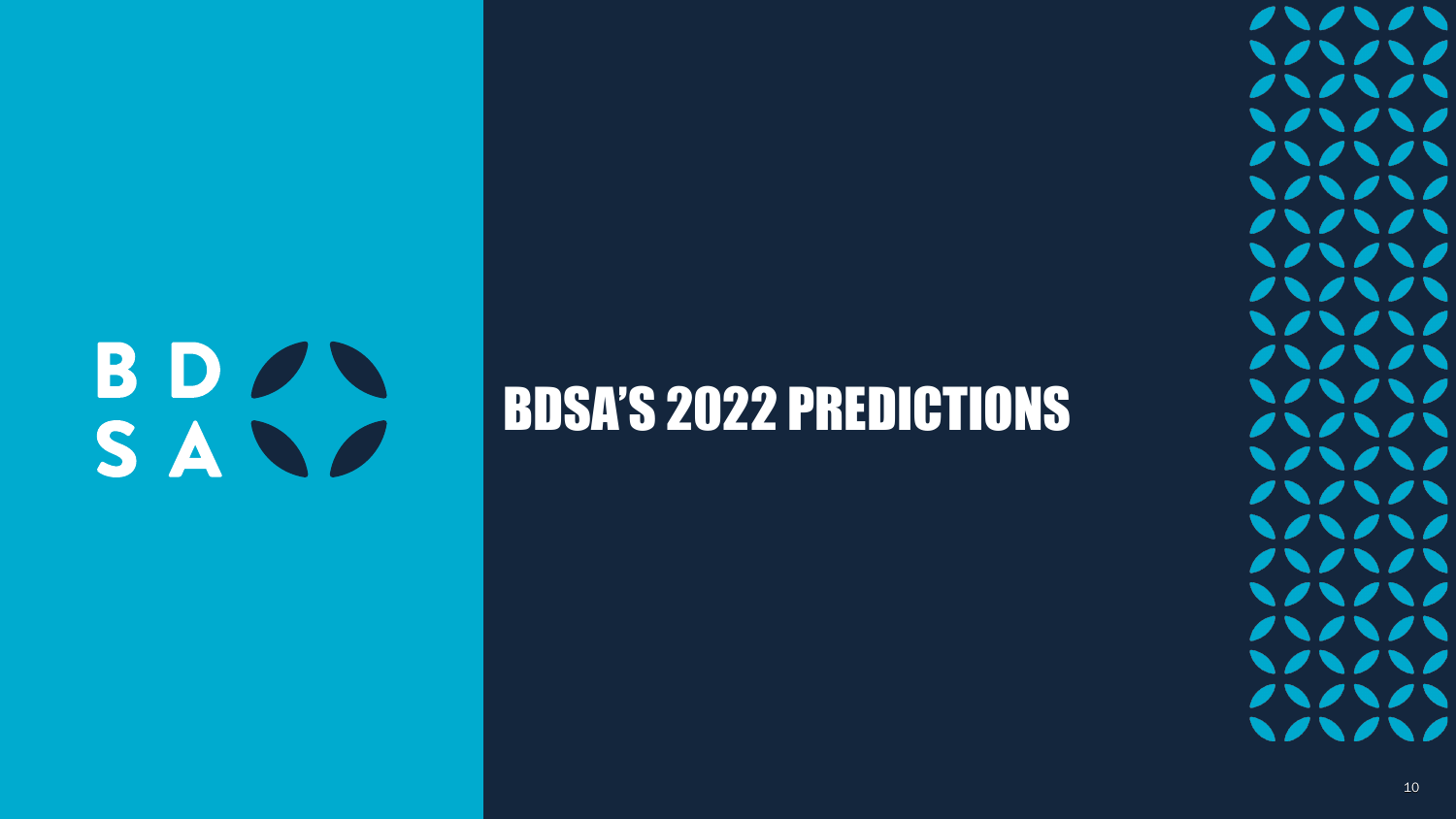SA<sub>0</sub>

# **CLASSIFICATION (INDICA, SATIVA, HYBRID)** WILL FADE AWAY AS A DESIGNATION OF THE CONSUMER EXPERIENCE —CANNABINOID CONTENT AND TERPENE DRIVEN BENEFITS ARE THE WAY OF THE FUTURE.

11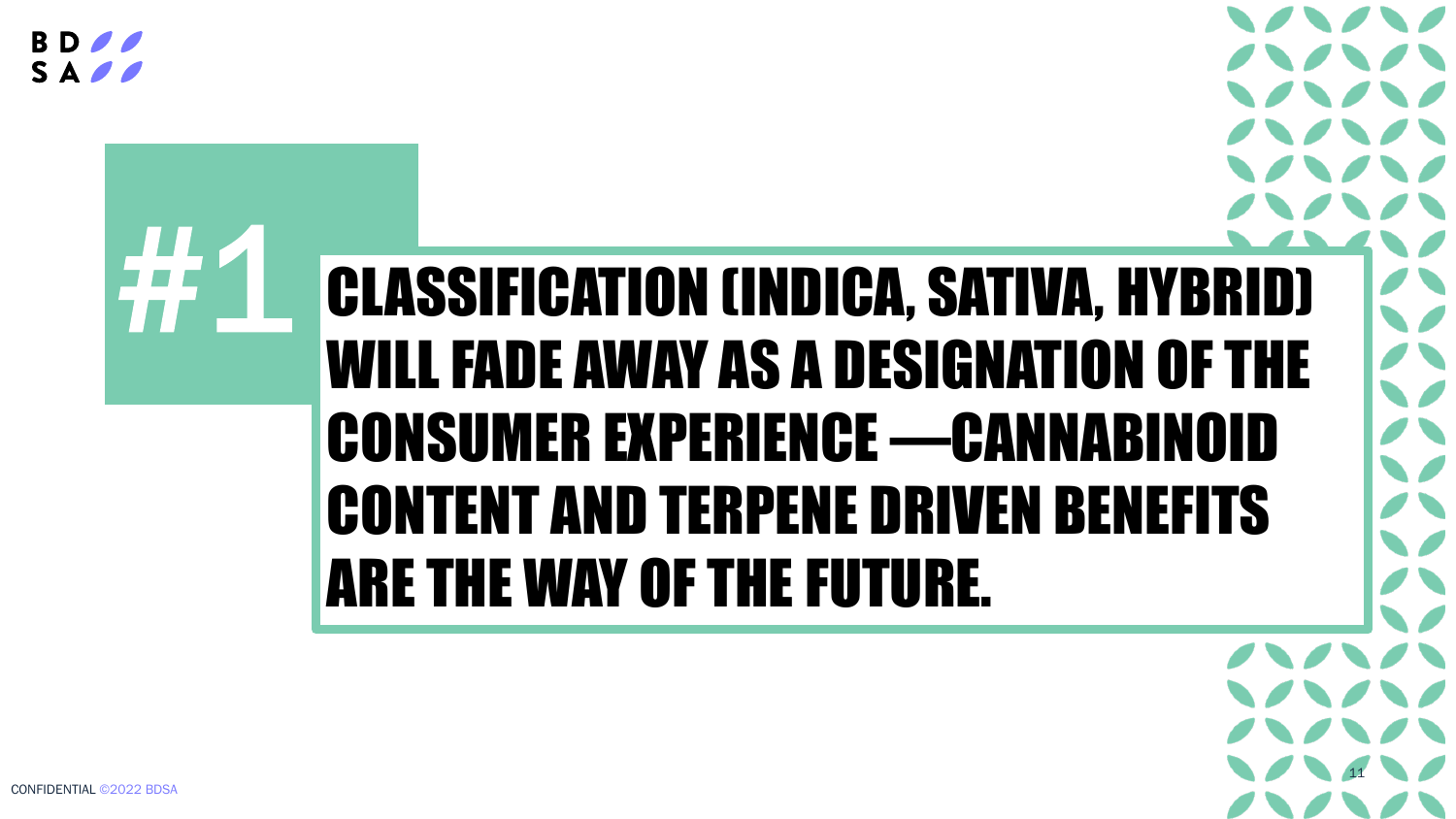## CLASSIFICATION (INDICA, SATIVA, HYBRID) WILL FADE AWAY AS A DESIGNATION OF THE CONSUMER EXPERIENCE

## OF TOP 20 2021 CALIFORNIA GUMMIES:

10 OF 20 ARE THC ONLY 8 CONTAIN CBD 3 CONTAIN CBN 1 CONTAINS CBG

HOWEVER…

Lack of Expert Knowledge Among Consumers Only 17% of CA consumers claim having expert knowledge of **Cannabinoids** 

#### Spread through Word-of-Mouth

47% are aware of the term "Cannabinoids" but don't know any compounds or don't know what the term means

#### No Education Around Minor Cannabinoids

Only ~10-15% of CA consumers are aware of CBN, CBG, and other minor cannabinoids compared to 70%+ for THC & CBD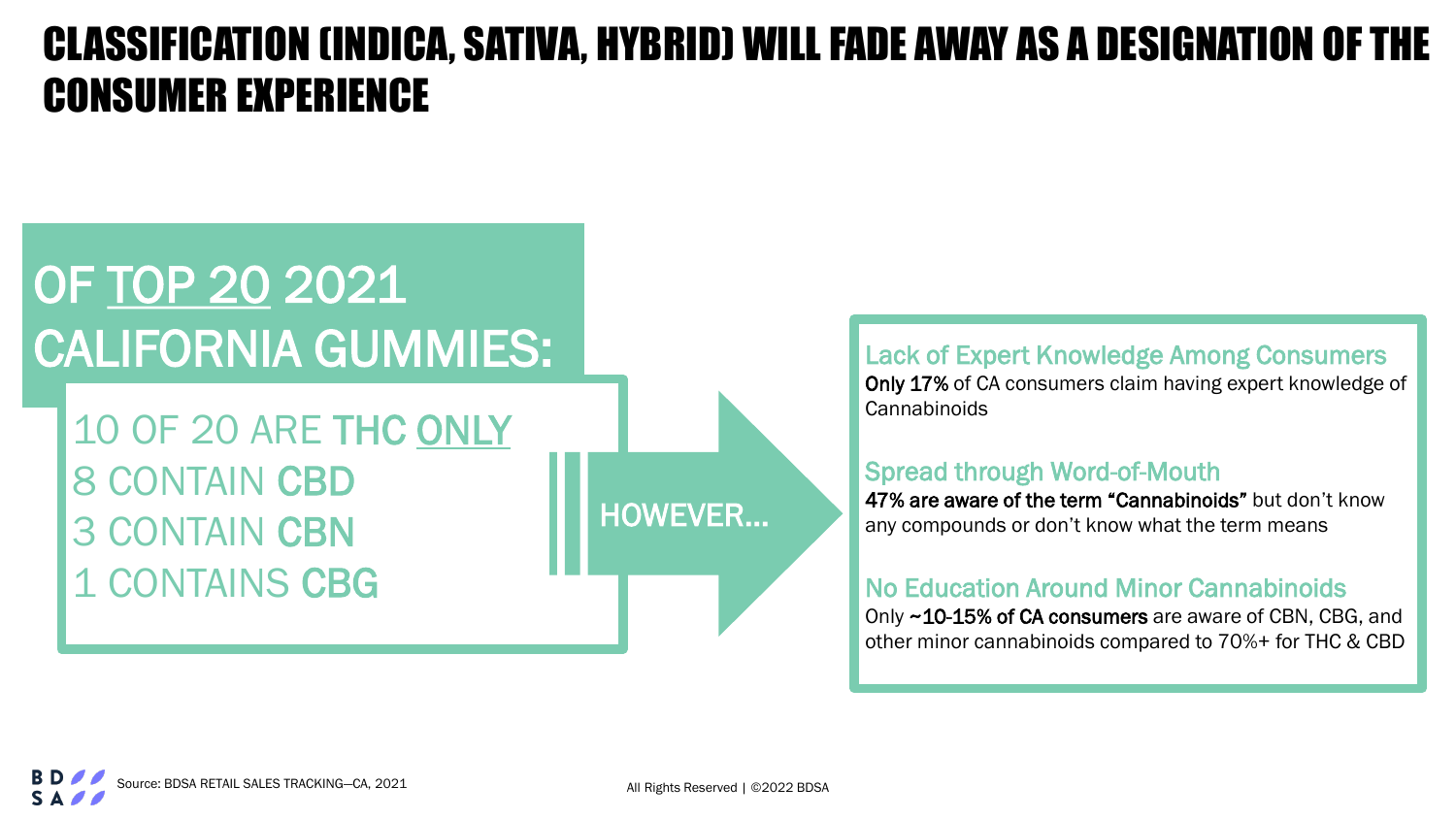**BD** SA<sub>0</sub>

# **BRAND RECOGNITION WILL GROW (AND** DARE WE SAY BRAND LOYALTY WILL EMERGE).

13

 $\bullet$ 

CONFIDENTIAL ©2022 BDSA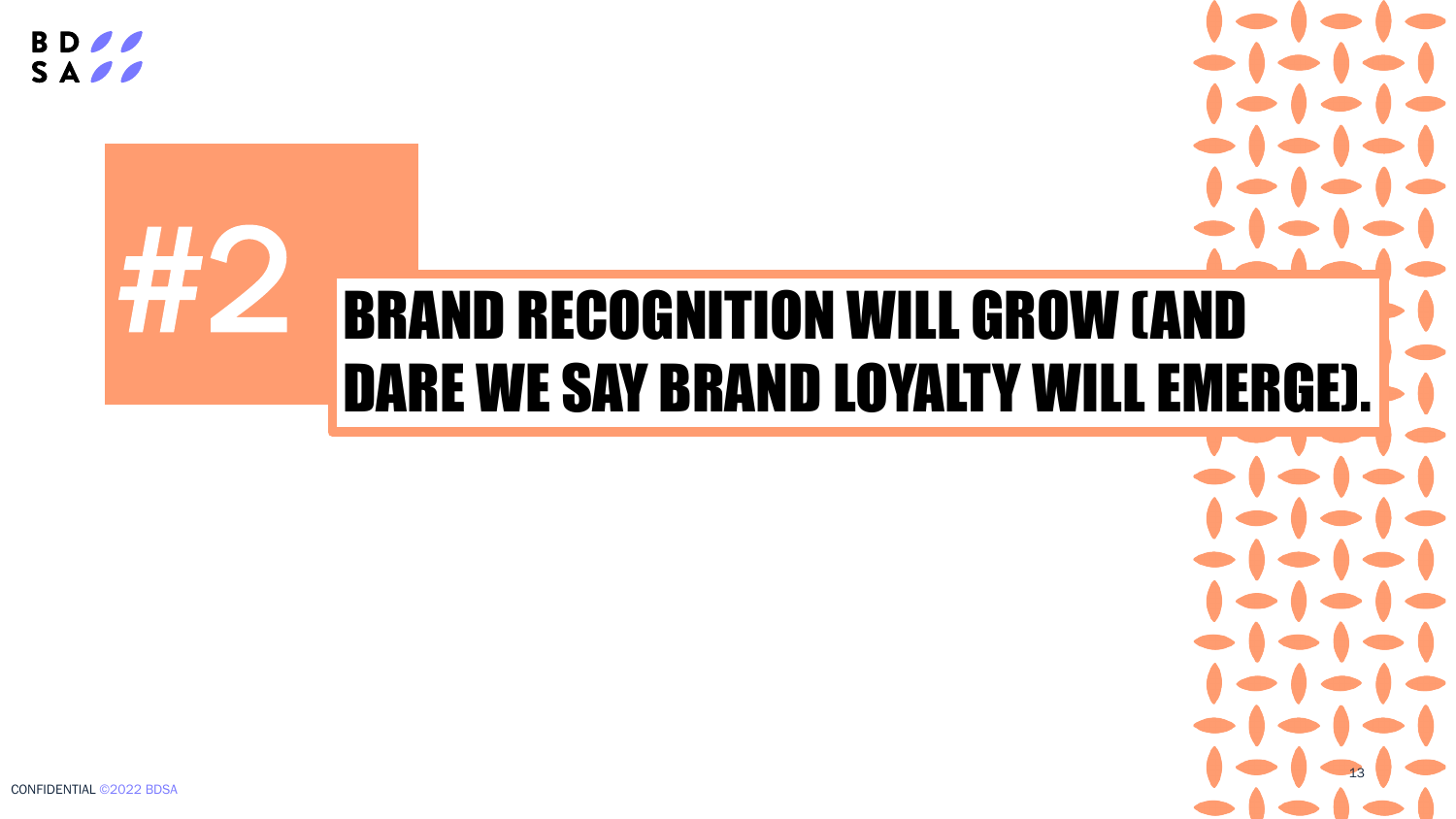## BRAND RECOGNITION WILL GROW (AND DARE WE SAY BRAND LOYALTY WILL EMERGE)

## TOP 10 PRODUCT CHOICE INFLUENCERS:

- 1 HIGH THC
- 2 TASTE/FLAVOR
- 3 LOW PRICE
- 4 BRAND I HAVE USED BEFORE
- 5 STRAIN/CLASS USED BEFORE
- 6 BUDTENDER RECO
- **CONVENIENT CONSUMPTION**
- 8 FORM FACTOR USED BEFORE
- 9 FAMILY/FRIEND RECO
- 10 HIGH CBD



## All about FAMILARITY AND TRUST, which is not that far off from BRAND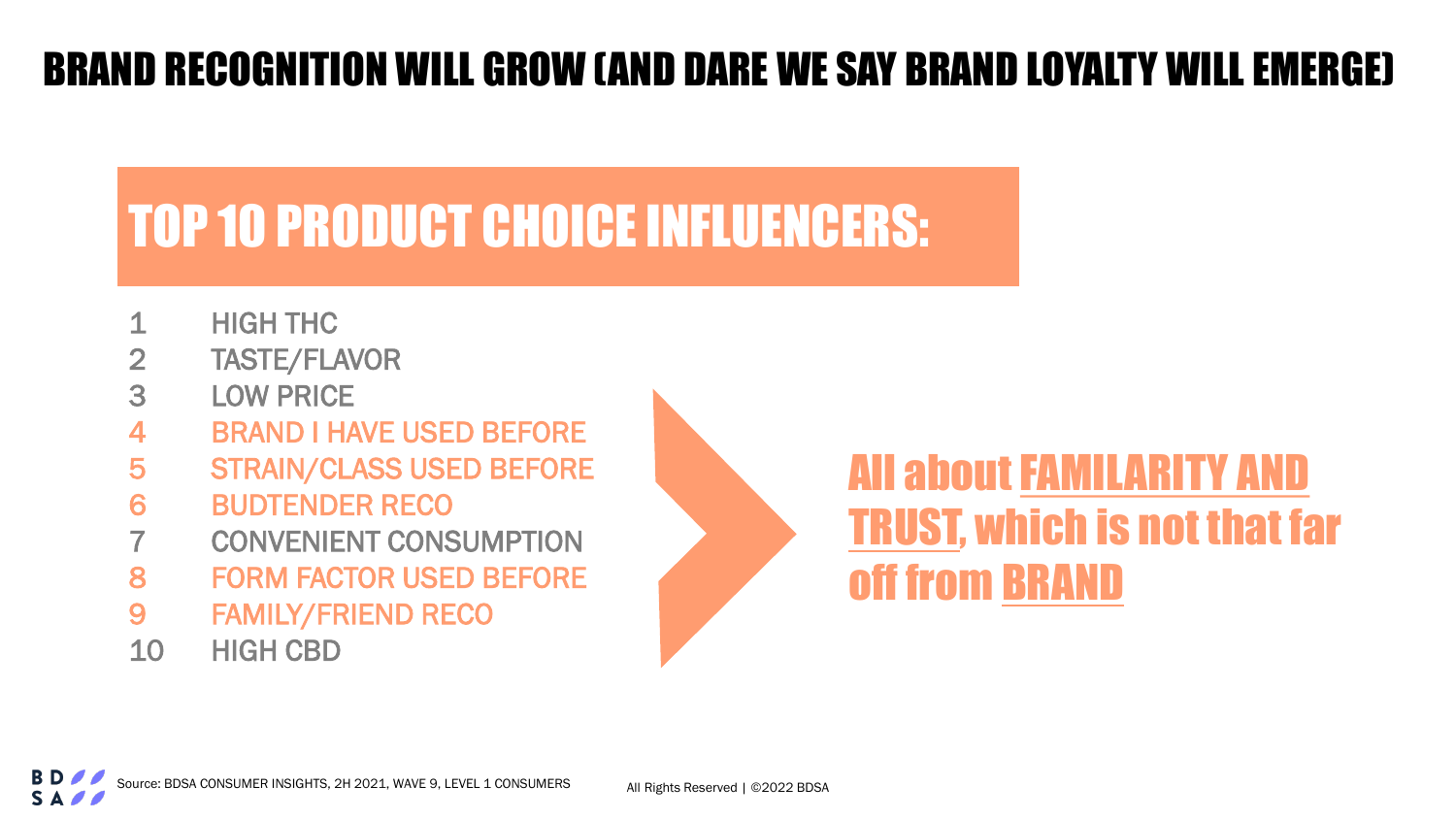**BD**  $S A \ell$ 

# MORE BLATANT QUALITY CUES WILL DRIVE GREATER PRICING DIFFERENTIATION.

 $\blacksquare$ 

 $\sqrt{2}$ 

 $\sqrt{2}$ 

 $\sqrt{2}$ 

 $\sqrt{2}$ 

WWW

 $\sqrt{2}$ 

 $\sqrt{2}$ 

WWW

 $\sqrt{2}$ 

 $\sqrt{2}$ 

 $\sqrt{2}$ 

WWW

 $\sqrt{2}$ 

CONFIDENTIAL ©2022 BDSA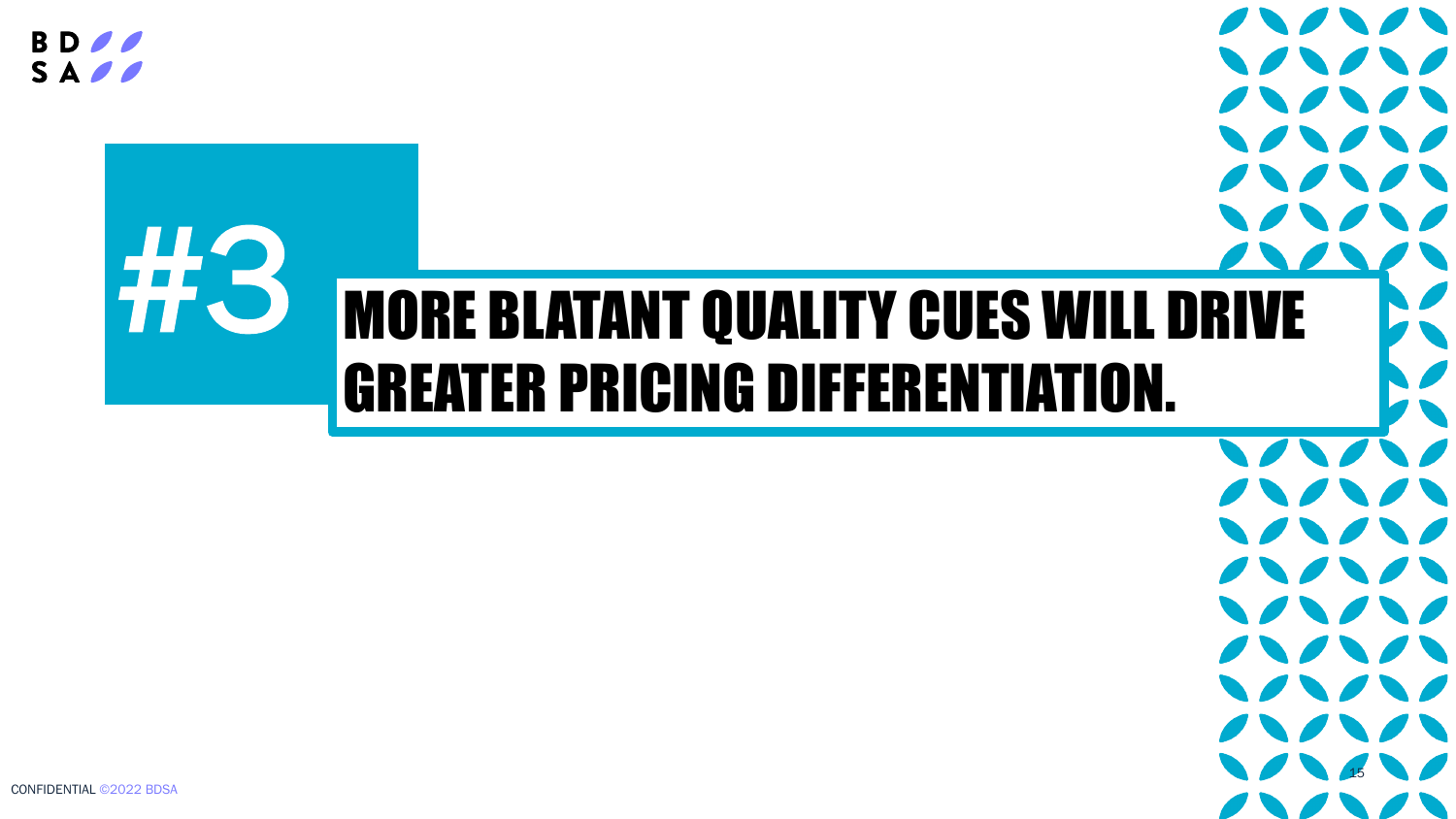## MORE BLATANT QUALITY CUES WILL DRIVE GREATER PRICING DIFFERENTIATION

## 2021 CALIFORNIA VAPE CARTS ARP:

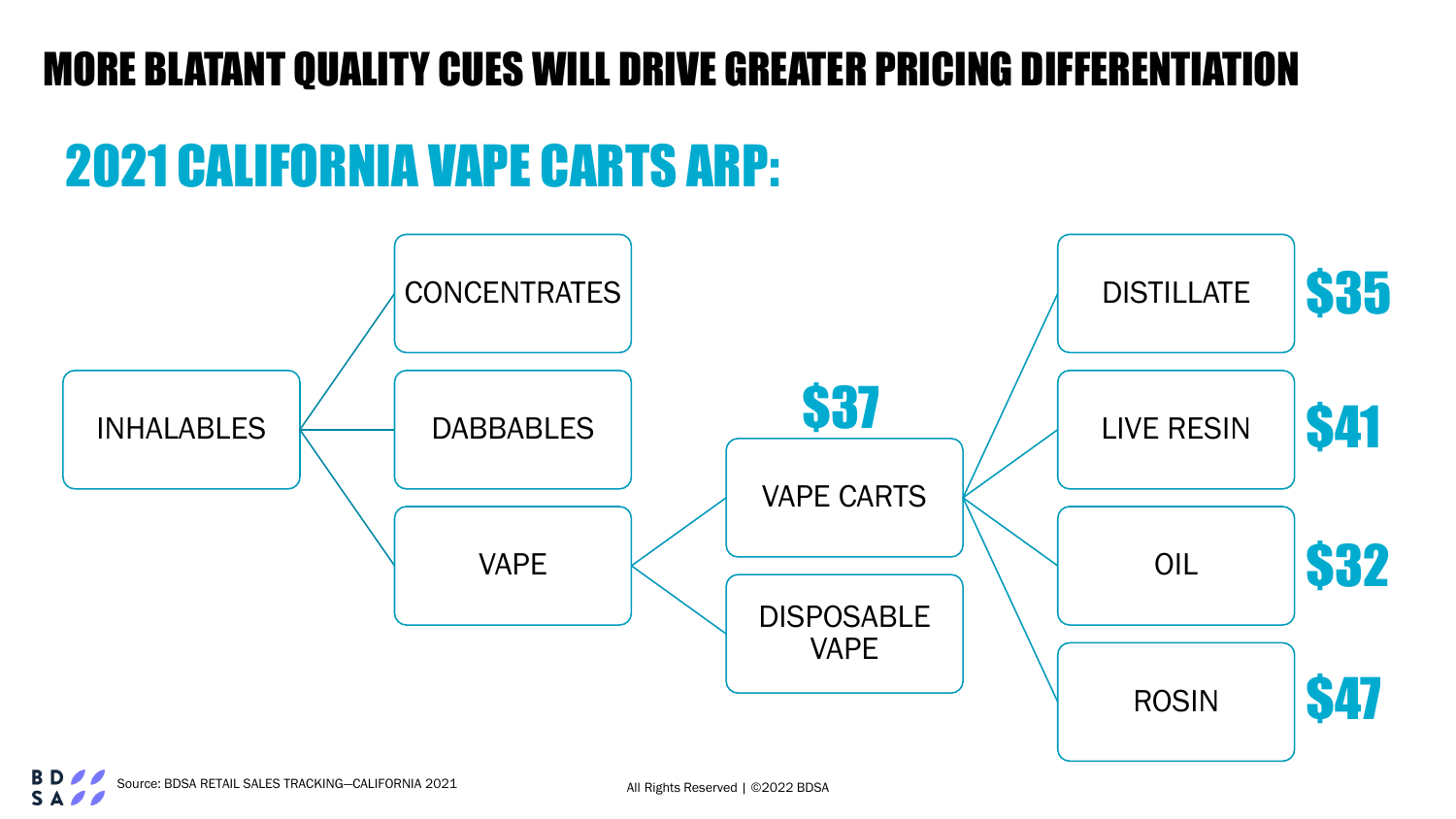**BD** SAPP

# **THE RACE FOR GLOBAL CANNABIS** DOMINANCE IS WELL ON ITS WAY—BUT TRADITIONAL CPG WILL NOT LEAD THE WAY.

17

CONFIDENTIAL ©2022 BDSA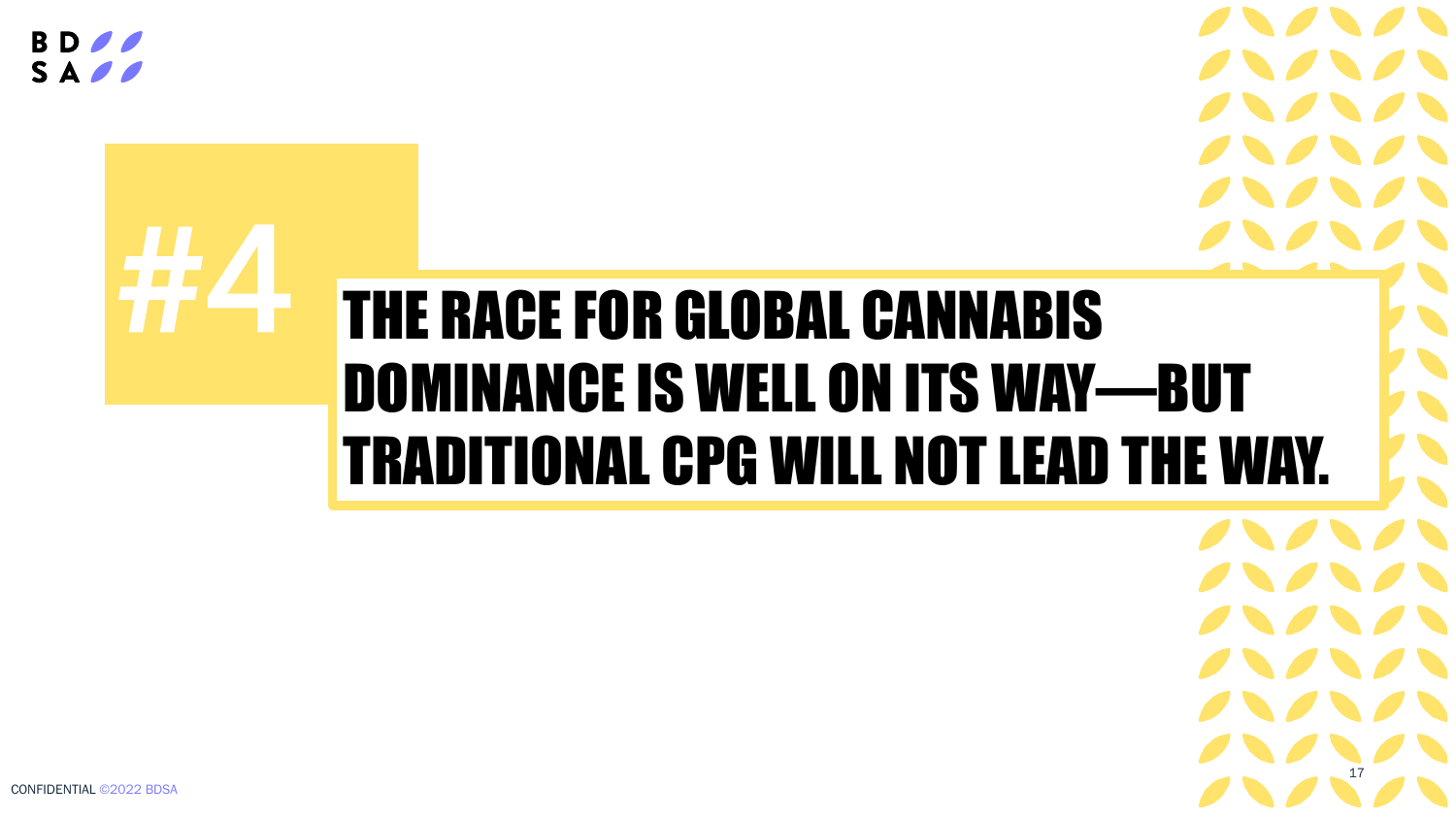**BD** SAPP

## THE FDA WILL CONTINUE TO LIMIT THE  $\bullet$   $\bullet$   $\bullet$ POTENTIAL OF THE MAINSTREAM CBD MARKET (INDEFINITELY?).

 $111111$  $\overline{\mathcal{O}}$  $\frac{1}{2}$  $\frac{1}{2}$  $\overline{\mathcal{L}}$  $\sqrt{10000}$  $\overline{\phantom{a}}$   $\overline{\phantom{a}}$   $\overline{\phantom{a}}$   $\overline{\phantom{a}}$   $\overline{\phantom{a}}$   $\overline{\phantom{a}}$   $\overline{\phantom{a}}$   $\overline{\phantom{a}}$   $\overline{\phantom{a}}$   $\overline{\phantom{a}}$   $\overline{\phantom{a}}$   $\overline{\phantom{a}}$   $\overline{\phantom{a}}$   $\overline{\phantom{a}}$   $\overline{\phantom{a}}$   $\overline{\phantom{a}}$   $\overline{\phantom{a}}$   $\overline{\phantom{a}}$   $\overline{\$ 

 $\overline{\mathcal{L}}$ 

 $\sqrt{11111}$ 

 $\sqrt{10000}$ 

 $\overline{\mathcal{L}}$ 

 $\sqrt{10000}$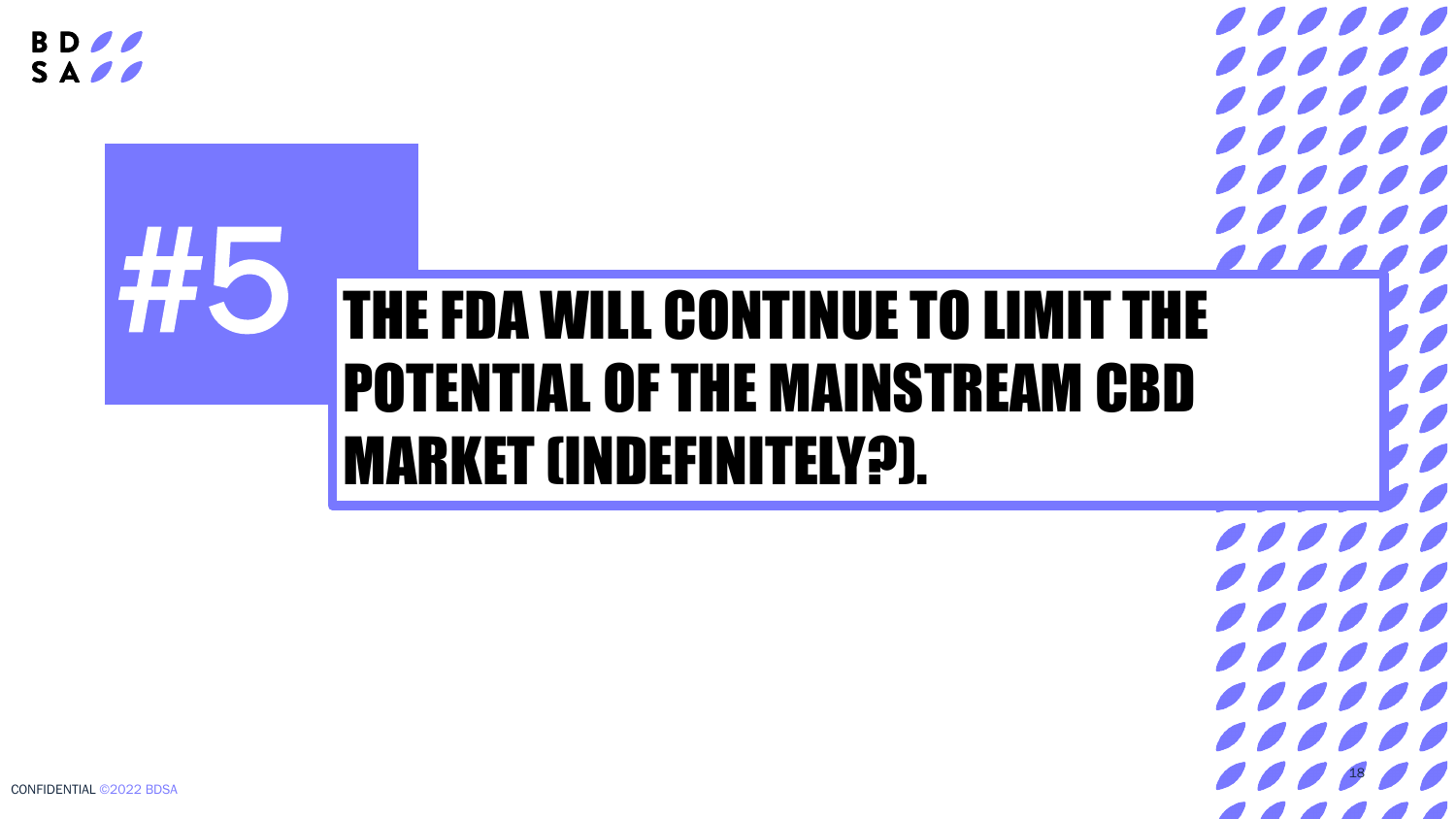**BD**  $S A \ell$ 

# **VAPE WILL CONTINUE TO SURVIVE (AND** THRIVE) DESPITE REPUTATIONAL HITS.

19

CONFIDENTIAL ©2022 BDSA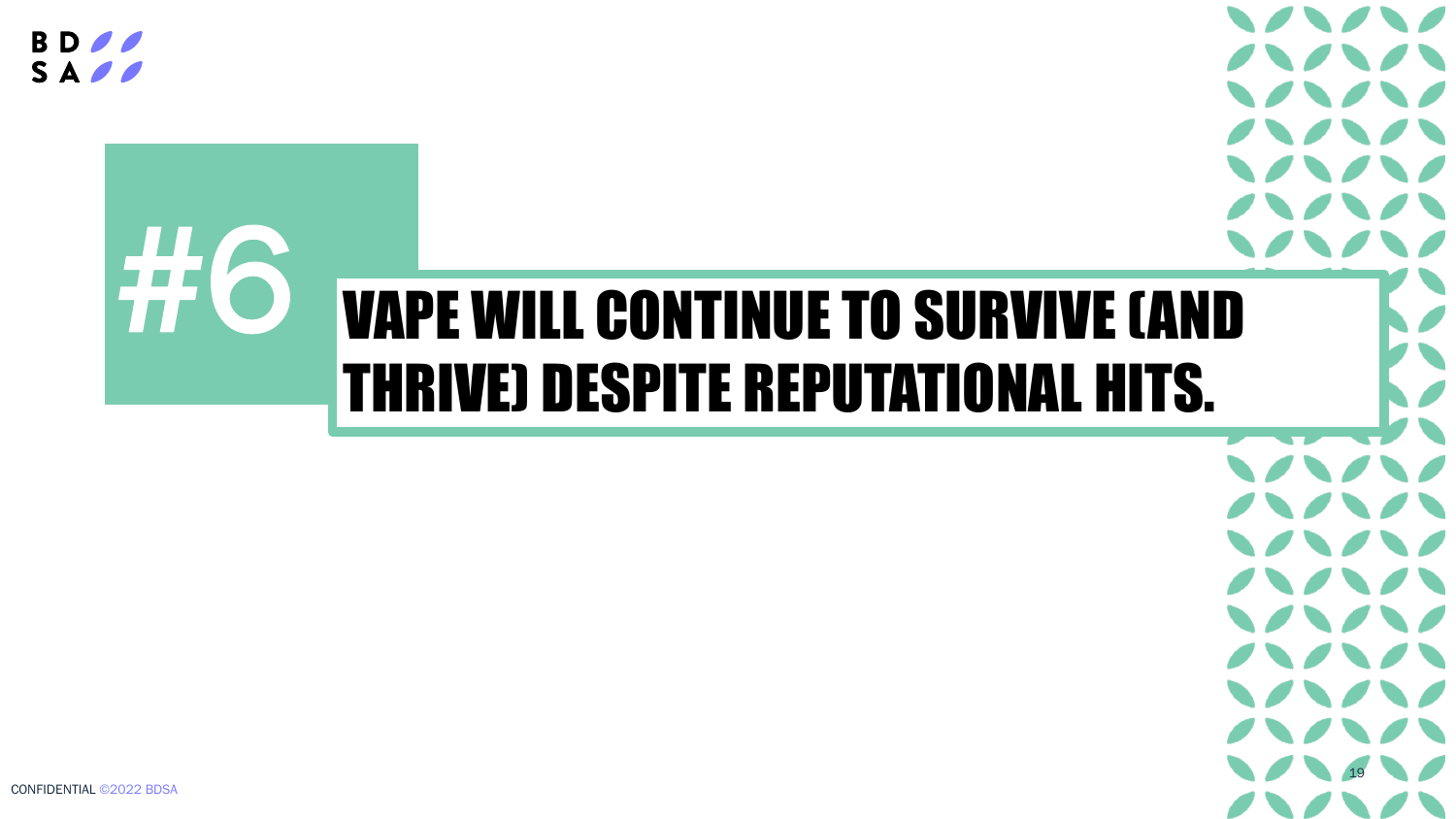## VAPE WILL CONTINUE TO SURVIVE (AND THRIVE) DESPITE REPUTATIONAL HITS

%dollars from Vape**ELAYTHM** TOP 5 SELLING (\$) BRANDS OF 2021  $~10\%$ SELLING (\$) BRANDS OF 2CRESCO CANNABIS ~46% **3STIIIZY**  $~85%$ 4SELECT  $~10\%$ **E 5WYLD**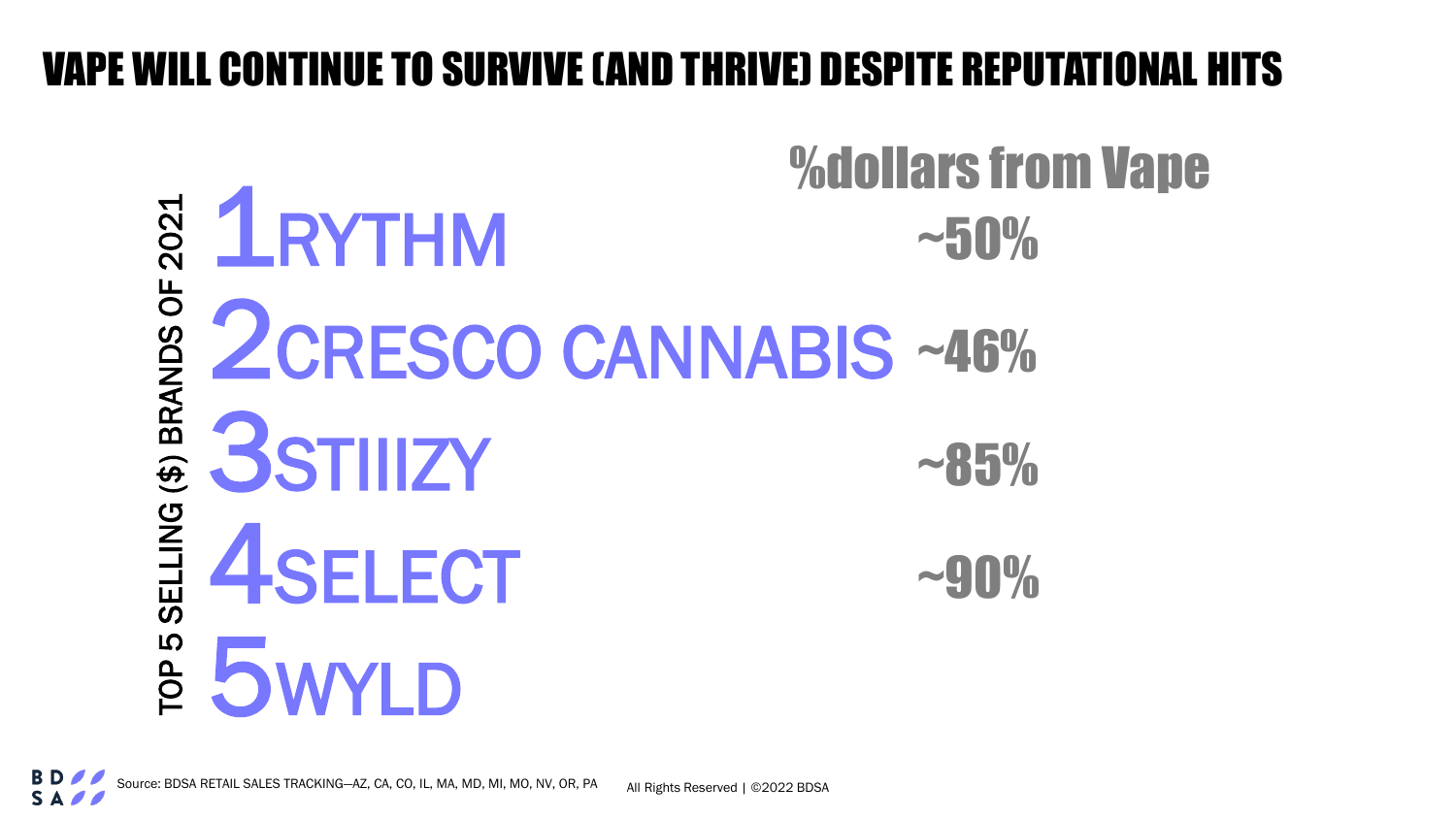## INTRODUCING OUR PANEL



#### Jason Vegotsky *CEO* Petalfast



## Christina Henry

*Product Manager* PharmaCann



#### Lewis Goldstein *Chief Marketing Officer* INSA